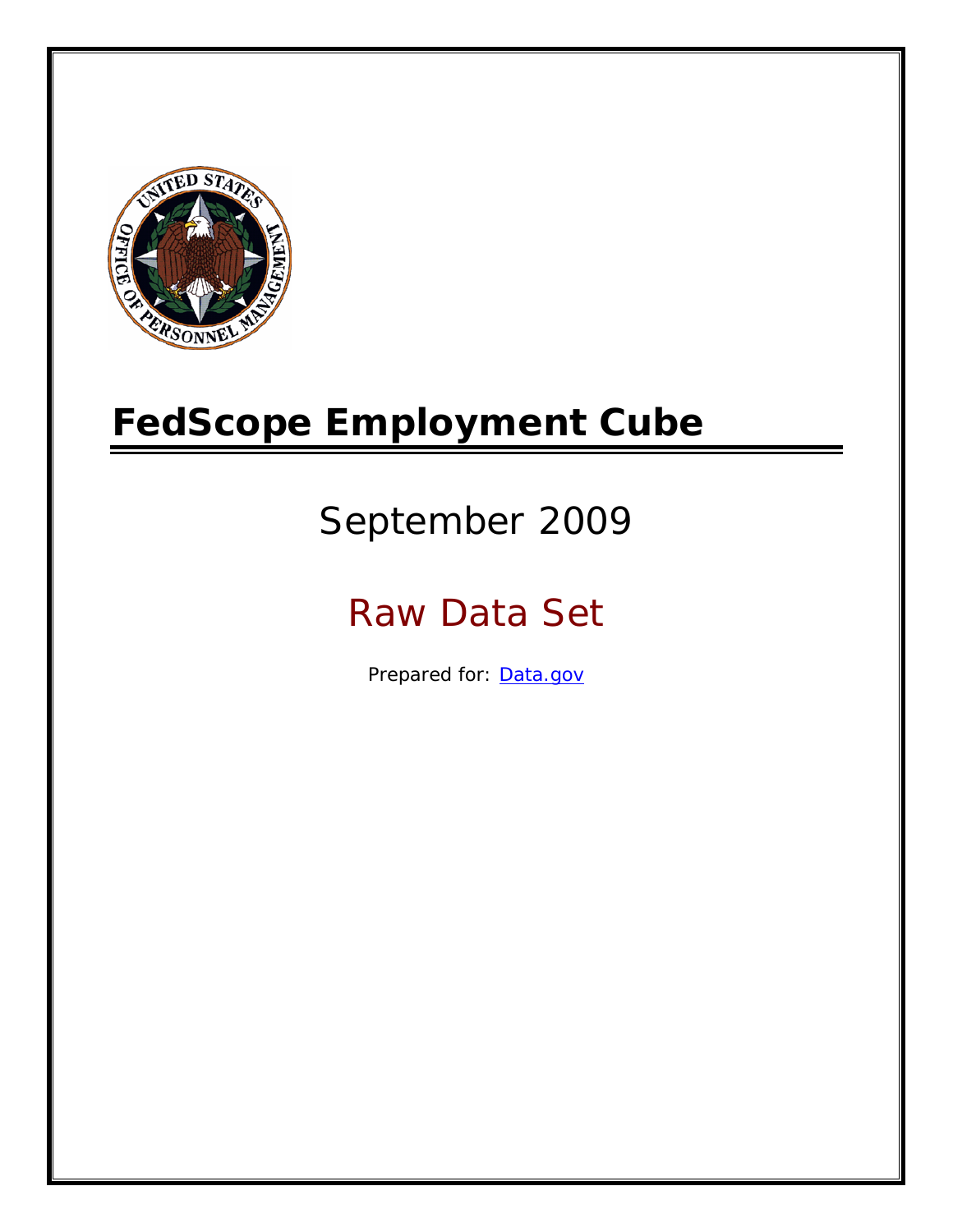

# **Table of Contents**

| $\mathbf{1}$ | <b>OVERVIEW</b>                                | 3              |
|--------------|------------------------------------------------|----------------|
| 1.1          | Purpose                                        | 3              |
| 1.2          | <b>Scope</b>                                   | 3              |
| 2            | <b>RAW DATA SET FILE</b>                       | 3              |
| 2.1          | <b>FACTDATA</b>                                | 3              |
| 3            | <b>DIMENSION TRANSLATIONS FILES</b>            | 5              |
| 3.1          | Agency                                         | 5              |
| 3.2          | Location                                       | 6              |
| 3.3          | Age                                            | 6              |
| 3.4          | <b>Education Level</b>                         | $\overline{7}$ |
| 3.5          | <b>General Schedule &amp; Equivalent Grade</b> | 8              |
| 3.6          | <b>Length of Service</b>                       | 8              |
| 3.7          | Occupation                                     | 9              |
| 3.8          | <b>Occupation Category</b>                     | 9              |
| 3.9          | Pay Plan & Grade                               | 10             |
| 3.10         | <b>Salary Level</b>                            | 10             |
|              | 3.11 STEM Occupations                          | 11             |
|              | 3.12 Supervisory Status                        | 11             |
|              | 3.13 Type of Appointment                       | 12             |
|              | 3.14 Work Schedule                             | 12             |
| 3.15         | <b>Work Status</b>                             | 13             |
|              | 3.16 Date                                      | 13             |
|              | 3.17 Employment                                | 14             |
|              | 3.18 Average Salary                            | 14             |
|              | 3.19 Average Length of Service                 | 14             |
| 4            | <b>DATA DEFINITIONS</b>                        | 15             |
| 4.1          | Agency                                         | 15             |
| 4.2          | Location                                       | 15             |
| 4.3          | Age                                            | 15             |
| 4.4          | <b>Education Level</b>                         | 15             |
| 4.5          | <b>General Schedule &amp; Equivalent Grade</b> | 15             |
| 4.6          | <b>Length of Service</b>                       | 15             |
| 4.7          | Occupation                                     | 15             |
| 4.8          | <b>Occupation Category</b>                     | 15             |
| 4.9          | Pay Plan & Grade                               | 16             |
| 4.10         | <b>Salary Level</b>                            | 16             |
| 4.11         | <b>STEM Occupations</b>                        | 16             |
| 4.12         | <b>Supervisory Status</b>                      | 16             |
| 4.13         | <b>Type of Appointment</b>                     | 16             |
| 4.14         | <b>Work Schedule</b>                           | 16             |

**Source**: FedScope (https://www.fedscope.opm.gov/) 1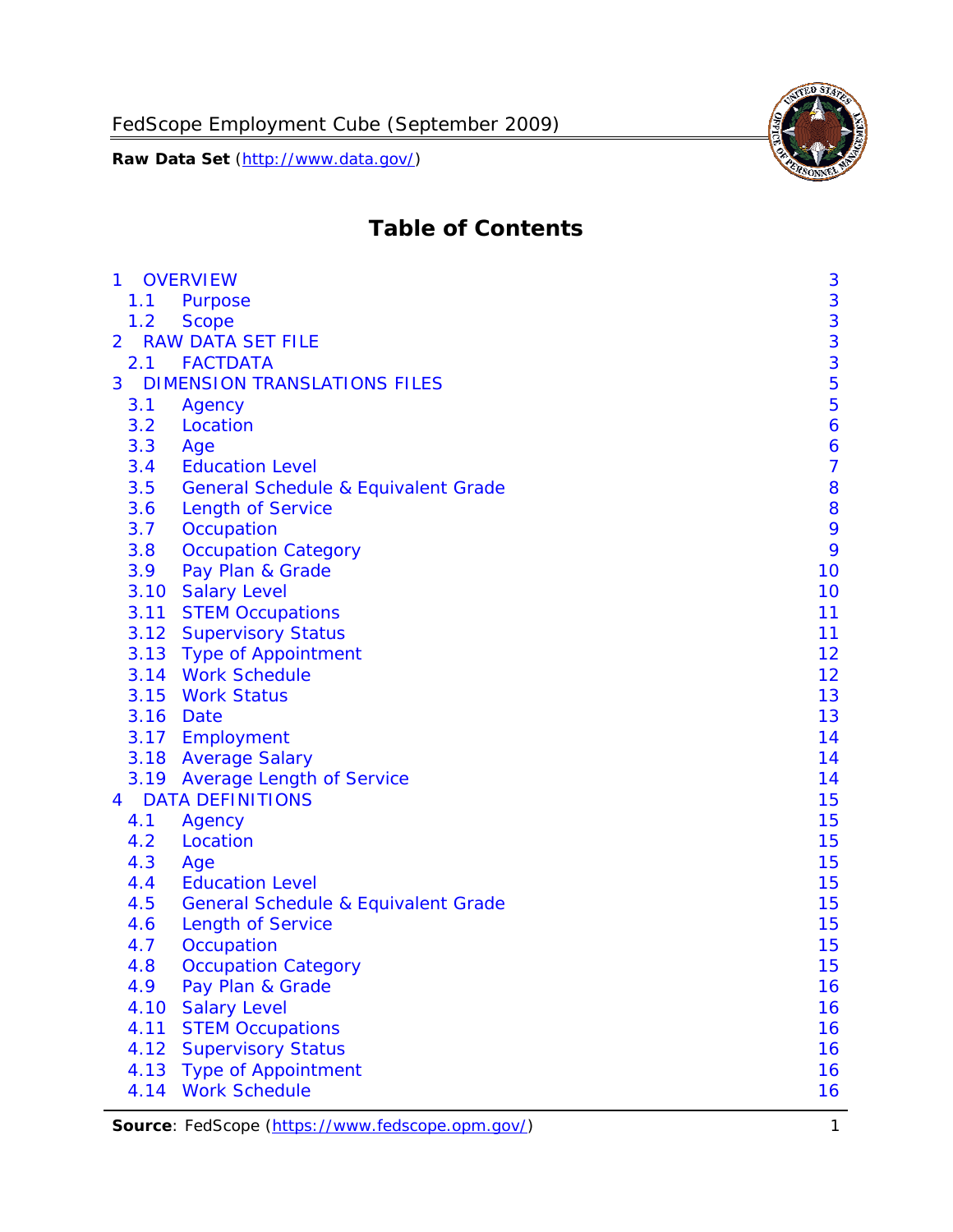FedScope Employment Cube (September 2009)

**Raw Data Set** (http://www.data.gov/)

|               | 4.15 Work Status                                    | 16 |
|---------------|-----------------------------------------------------|----|
|               | 4.16 Date                                           | 16 |
|               | 4.17 Employment                                     | 17 |
|               | 4.18 Average Salary                                 | 17 |
|               | 4.19 Average Length of Service                      | 17 |
|               | 5 APPENDIX                                          | 18 |
| 5.1           | SAS Program to Read Raw Data Sets for Data Analysis | 18 |
| $5.2^{\circ}$ | <b>FedScope General Public Web Site</b>             | 18 |

# **Listing of Tables**

| Table 2.1: FACTDATA.TXT Record Layout   | 4  |
|-----------------------------------------|----|
| Table 3.1: DTagy.txt Record Layout      | 5  |
| Table 3.2: DTloc.txt Record Layout      | 6  |
| Table 3.3: DTagelvl.txt Record Layout   | 6  |
| Table 3.4: DTedlvl.txt Record Layout    | 7  |
| Table 3.5: DTgsegrd.txt Record Layout   | 8  |
| Table 3.6: DTIoslyl.txt Record Layout   | 8  |
| Table 3.7: DTocc.txt Record Layout      | 9  |
| Table 3.8: DTpatco.txt Record Layout    | 9  |
| Table 3.9: DTppgrd.txt Record Layout    | 10 |
| Table 3.10: DTsallvl.txt Record Layout  | 10 |
| Table 3.11: DTstemocc.txt Record Layout | 11 |
| Table 3.12: DTsuper.txt Record Layout   | 11 |
| Table 3.13: DTtoa.txt Record Layout     | 12 |
| Table 3.14: DTwrksch.txt Record Layout  | 12 |
| Table 3.15: DTwkstat.txt Record Layout  | 13 |
| Table 3.16: DTdate.txt Record Layout    | 13 |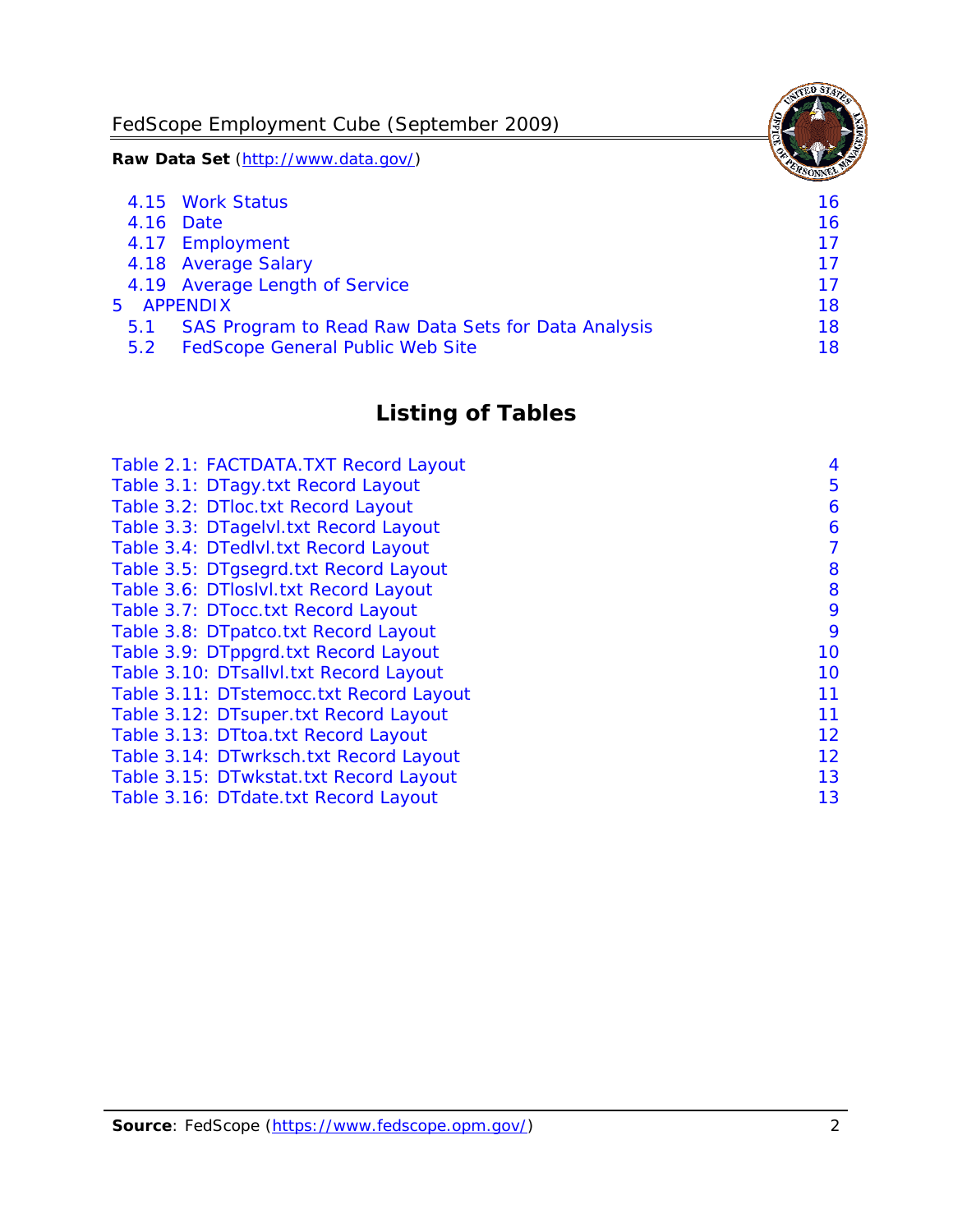<span id="page-3-0"></span>

#### *1.1 Purpose*

<span id="page-3-1"></span>The purpose of this raw data set is to increase public access to high value, machine readable datasets generated by the U.S. Office of Personnel Management. The FedScope Employment Cube data sets are available via [Data.gov](http://www.data.gov/).

## <span id="page-3-2"></span>*1.2 Scope*

The scope of this raw data set includes data elements used in the creation of the FedScope Employment Cube [\(https://www.fedscope.opm.gov/\)](https://www.fedscope.opm.gov/). **NOTE**: Starting in FY 2010, the OPM Statistical Data Mart (SDM) is the source for all FedScope data. The SDM is processed data from the Enterprise Human Resources Integration (EHRI) data warehouse. Data is processed on a quarterly basis (i.e. March, June, September and December).

# <span id="page-3-3"></span>**2 RAW DATA SET FILE**

## <span id="page-3-4"></span>*2.1 FACTDATA*

This "**delimited**" (comma separated value (**CSV**)) raw data set provides employee population data as of September 2009. Each column value is separated by a "**comma**" from the next column's value and each row starts a new record. Each record contains 20 data elements. The record layout for FACTDATA.TXT is depicted in [Table 2.1](#page-4-1) below:

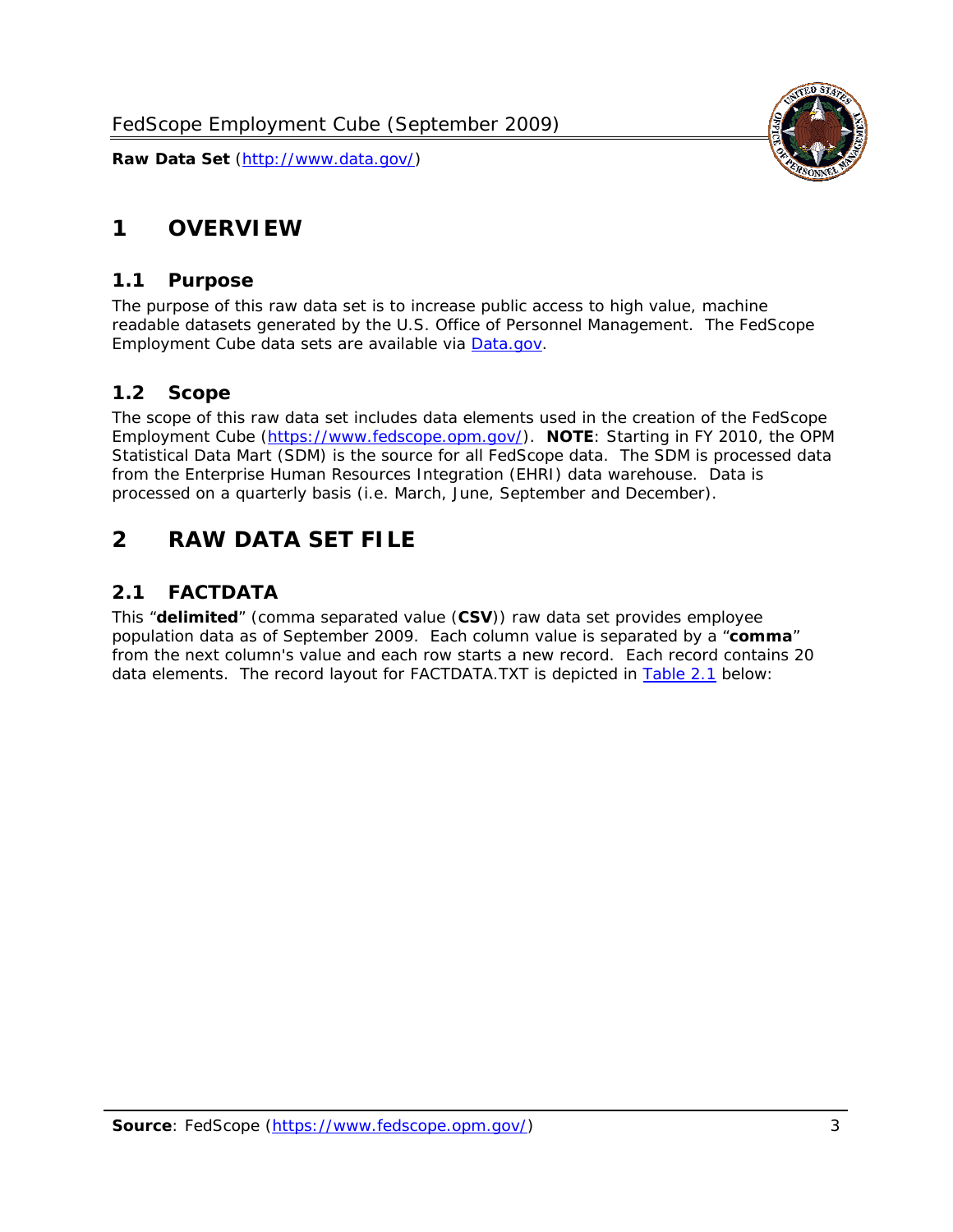<span id="page-4-1"></span><span id="page-4-0"></span>

**NOTE**: If importing this table (data set) into Excel, change the "column data format" for columns 1-17 from "General" to "Text". Columns 18-20 can be imported as "General" data format. In Excel, the "General" data format converts numeric values to numbers. Columns 1-17 are TEXT fields; Columns 18-20 are NUMERIC fields.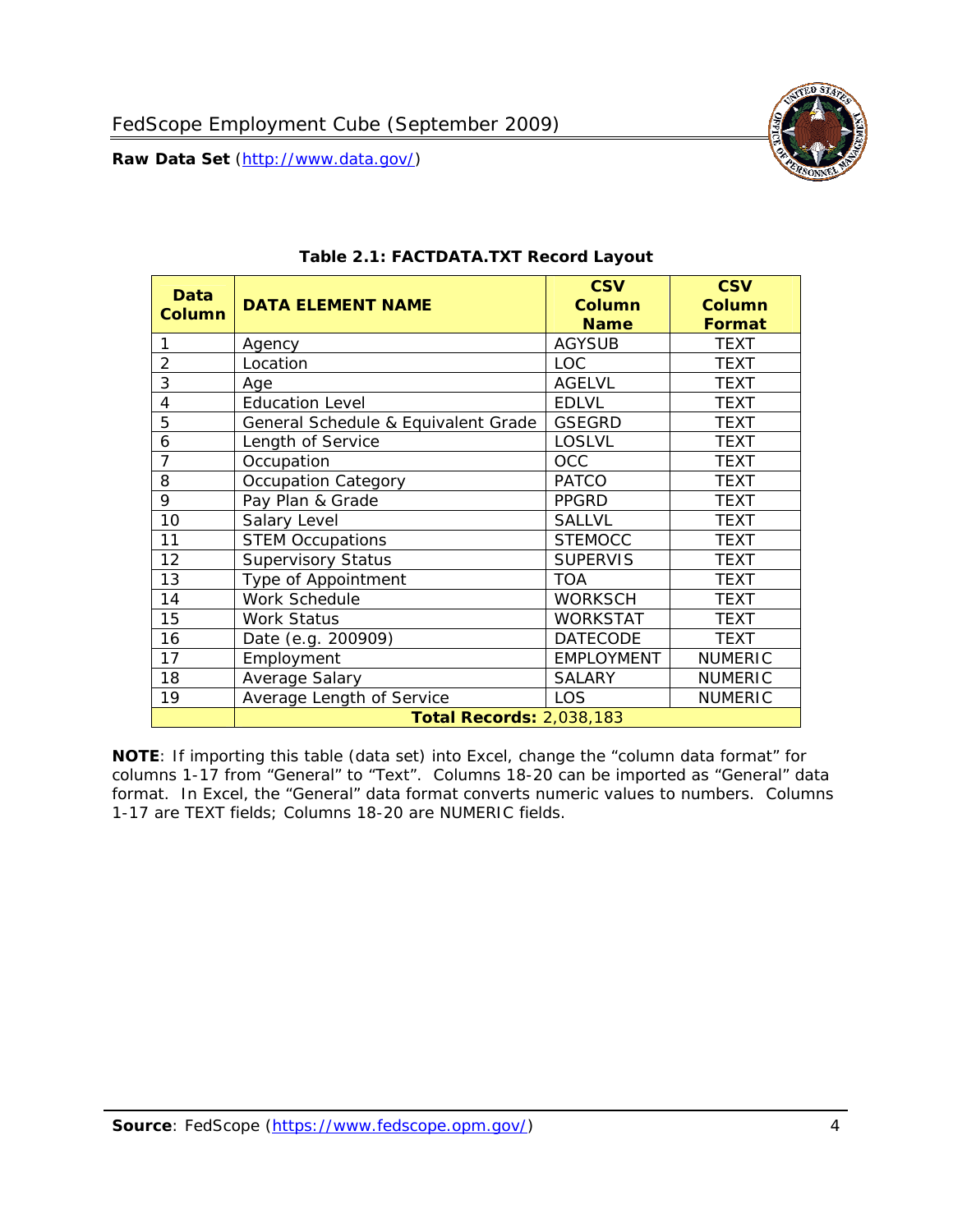

# <span id="page-5-0"></span>**3 DIMENSION TRANSLATIONS FILES**

#### <span id="page-5-1"></span>*3.1 Agency*

<span id="page-5-3"></span><span id="page-5-2"></span>This "**delimited**" (comma separated value (**CSV**)) data file provides translations for the agency data element contained in the employee population data file (FACTDATA.TXT). See [Table 2.1.](#page-4-1) Each column value is separated by a "**comma**" from the next column's value and each row starts a new record. Each record contains 6 data elements. The record layout for DTagy.txt is depicted in **Table 3.1** below:

| Data<br>Column            | <b>DATA ELEMENT NAME</b>       | <b>CSV</b><br><b>Column</b><br><b>Name</b> | <b>CSV</b><br>Column<br><b>Format</b> |  |
|---------------------------|--------------------------------|--------------------------------------------|---------------------------------------|--|
|                           | Agency Type                    | <b>AGYTYP</b>                              | <b>TEXT</b>                           |  |
|                           | <b>Agency Type Translation</b> | <b>AGYTYPT</b>                             | <b>TEXT</b>                           |  |
|                           | Agency                         | AGY                                        | <b>TEXT</b>                           |  |
|                           | <b>Agency Translation</b>      | <b>AGYT</b>                                | <b>TEXT</b>                           |  |
| 5                         | Agency Sub element             | <b>AGYSUB</b>                              | <b>TEXT</b>                           |  |
|                           | Agency Sub element Translation | <b>AGYSUBT</b>                             | <b>TEXT</b>                           |  |
| <b>Total Records: 527</b> |                                |                                            |                                       |  |

#### **Table 3.1: DTagy.txt Record Layout**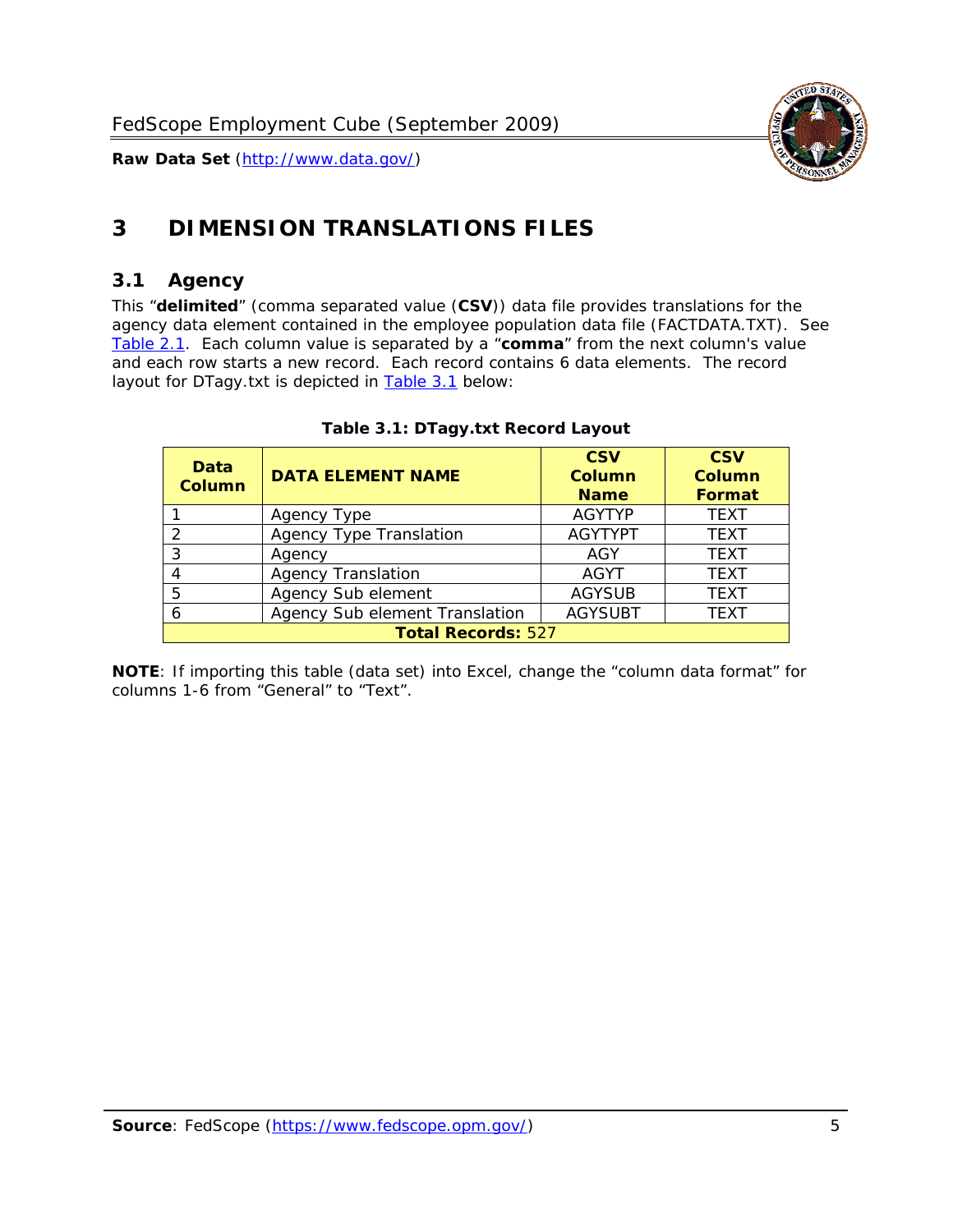

#### <span id="page-6-0"></span>*3.2 Location*

<span id="page-6-4"></span><span id="page-6-2"></span>This "**delimited**" (comma separated value (**CSV**)) data file provides translations for the location data element contained in the employee population data file (FACTDATA.TXT). See [Table 2.1.](#page-4-1) Each column value is separated by a "**comma**" from the next column's value and each row starts a new record. Each record contains 4 data elements. The record layout for DTloc.txt is depicted in [Table 3.2](#page-6-4) below:

| Data<br><b>Column</b>     | <b>DATA ELEMENT NAME</b>         | <b>CSV</b><br>Column<br><b>Name</b> | <b>CSV</b><br><b>Column</b><br><b>Format</b> |  |
|---------------------------|----------------------------------|-------------------------------------|----------------------------------------------|--|
|                           | Location Type                    | <b>LOCTYP</b>                       | <b>TEXT</b>                                  |  |
|                           | Location Type Translation        | <b>LOCTYPT</b>                      | <b>TEXT</b>                                  |  |
| ົ                         | State/Country                    | <b>LOC</b>                          | <b>TFXT</b>                                  |  |
|                           | <b>State/Country Translation</b> | LOCT                                | <b>TFXT</b>                                  |  |
| <b>Total Records: 223</b> |                                  |                                     |                                              |  |

#### **Table 3.2: DTloc.txt Record Layout**

**NOTE**: If importing this table (data set) into Excel, change the "column data format" for columns 1-4 from "General" to "Text".

#### <span id="page-6-1"></span>*3.3 Age*

<span id="page-6-5"></span><span id="page-6-3"></span>This "**delimited**" (comma separated value (**CSV**)) data file provides translations for the age data element contained in the employee population data file (FACTDATA.TXT). See [Table](#page-4-1) [2.1](#page-4-1). Each column value is separated by a "**comma**" from the next column's value and each row starts a new record. Each record contains 2 data elements. The record layout for DTagelvl.txt is depicted in [Table 3.3](#page-6-5) below:

| Data<br><b>Column</b>    | <b>DATA ELEMENT NAME</b> | <b>CSV</b><br>Column<br><b>Name</b> | <b>CSV</b><br>Column<br>Format |  |
|--------------------------|--------------------------|-------------------------------------|--------------------------------|--|
|                          | Aae                      | AGELVL                              | TFXT                           |  |
|                          | Age Translation          | AGFI VI T                           | TFXT                           |  |
| <b>Total Records: 12</b> |                          |                                     |                                |  |

|  |  | Table 3.3: DTagelvl.txt Record Layout |  |
|--|--|---------------------------------------|--|
|  |  |                                       |  |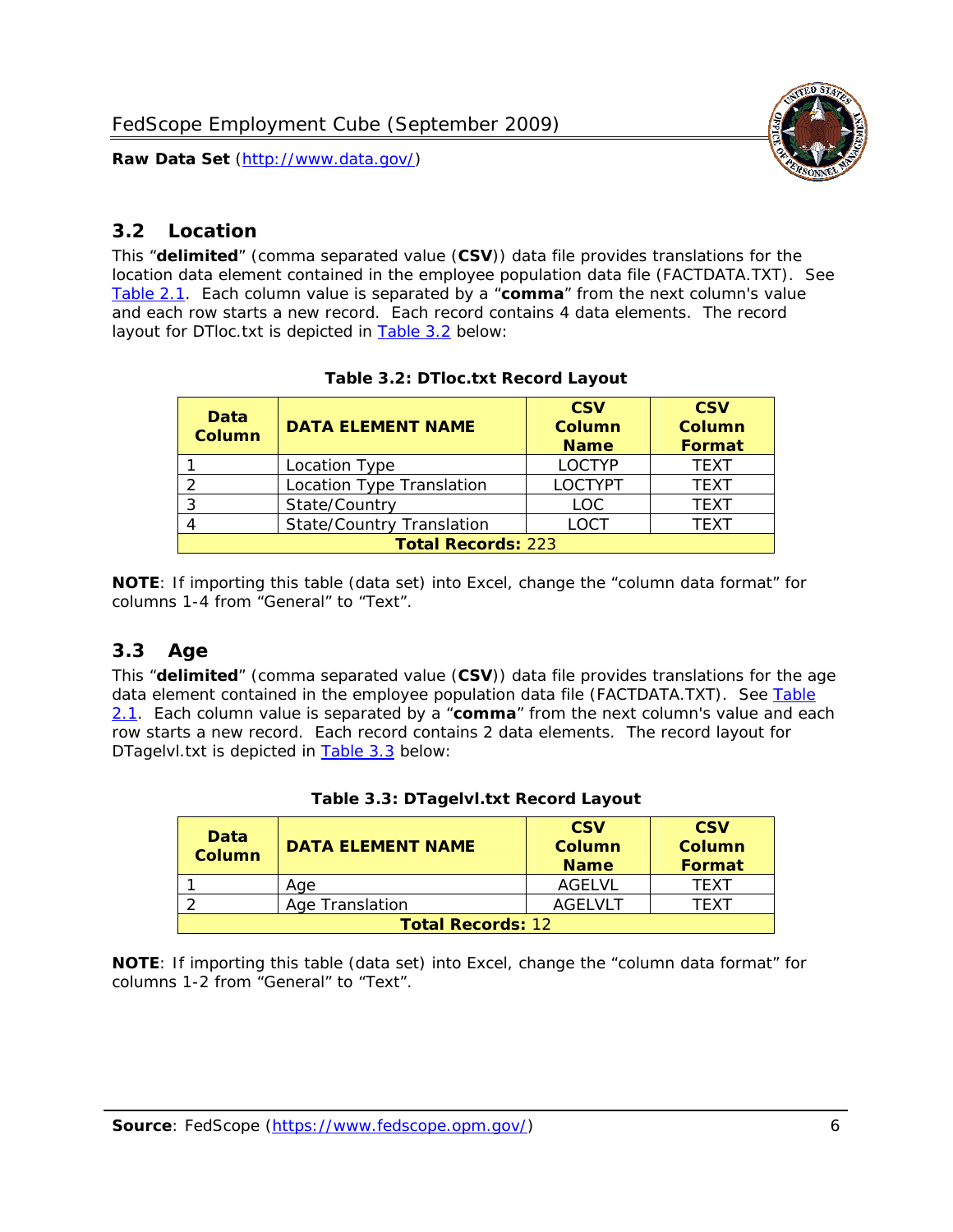

### <span id="page-7-0"></span>*3.4 Education Level*

<span id="page-7-2"></span><span id="page-7-1"></span>This "**delimited**" (comma separated value (**CSV**)) data file provides translations for the education level data element contained in the employee population data file (FACTDATA.TXT). See [Table 2.1](#page-4-1). Each column value is separated by a "**comma**" from the next column's value and each row starts a new record. Each record contains 4 data elements. The record layout for DTedlvl.txt is depicted in [Table 3.4](#page-7-2) below:

| Data<br><b>Column</b>    | <b>DATA ELEMENT NAME</b>                | <b>CSV</b><br><b>Column</b><br><b>Name</b> | <b>CSV</b><br><b>Column</b><br><b>Format</b> |  |  |
|--------------------------|-----------------------------------------|--------------------------------------------|----------------------------------------------|--|--|
|                          | <b>Education Level Type</b>             | <b>EDLVLTYP</b>                            | <b>TEXT</b>                                  |  |  |
|                          | <b>Education Level Type Translation</b> | <b>EDLVLTYPT</b>                           | <b>TEXT</b>                                  |  |  |
| <u>ົ</u>                 | <b>Education Level</b>                  | <b>EDLVL</b>                               | <b>TEXT</b>                                  |  |  |
|                          | <b>Education Level Translation</b>      | <b>EDLVLT</b>                              | <b>TEXT</b>                                  |  |  |
| <b>Total Records: 24</b> |                                         |                                            |                                              |  |  |

#### **Table 3.4: DTedlvl.txt Record Layout**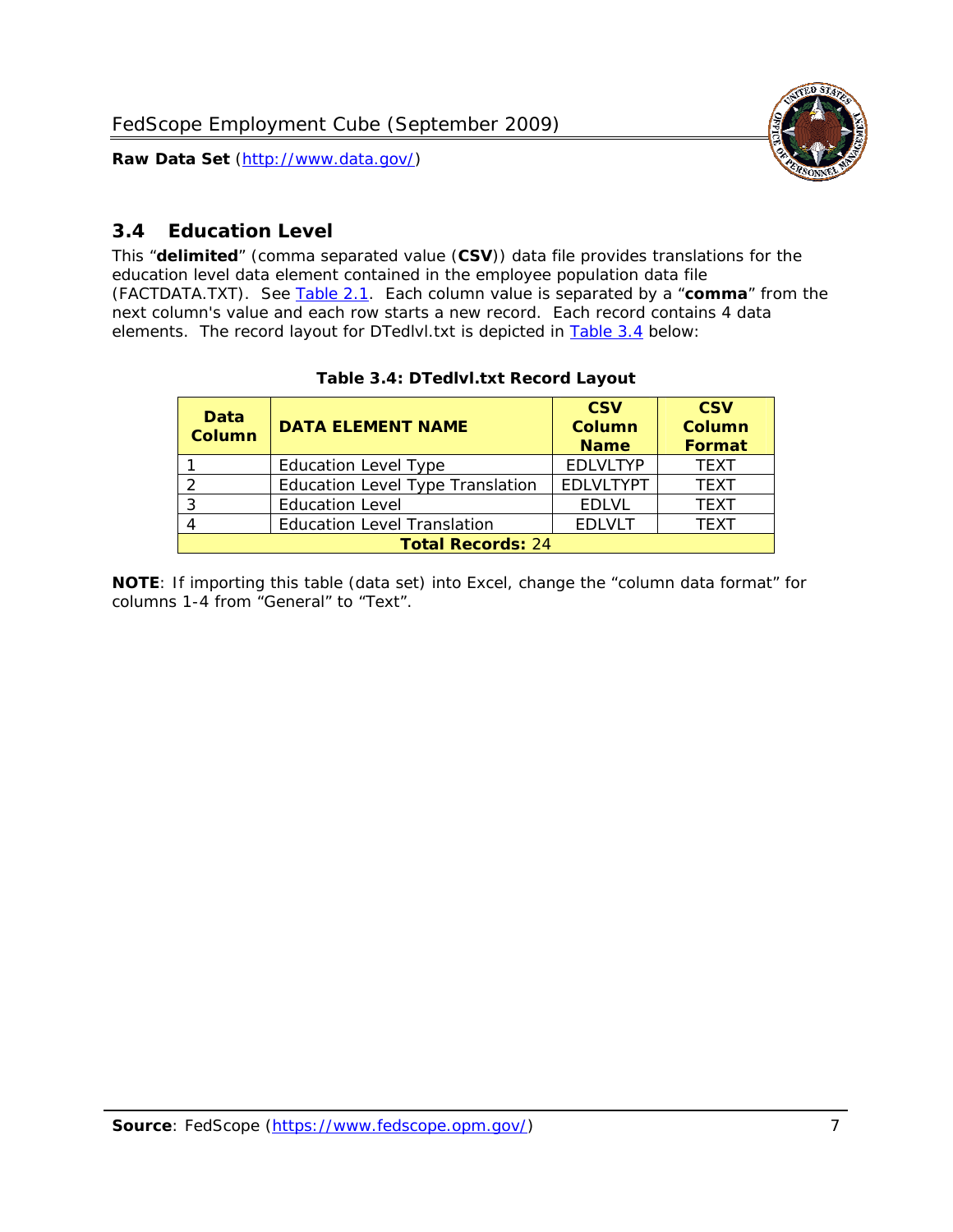<span id="page-8-0"></span>

This "**delimited**" (comma separated value (**CSV**)) data file provides translations for the general schedule & equivalent grade data element contained in the employee population data file (FACTDATA.TXT). See [Table 2.1](#page-4-1). Each column value is separated by a "**comma**" from the next column's value and each row starts a new record. Each record contains 1 data element. The record layout for DTgsegrd.txt is depicted in [Table 3.5](#page-8-4) below:

#### **Table 3.5: DTgsegrd.txt Record Layout**

<span id="page-8-4"></span><span id="page-8-2"></span>

| Data<br>Column | <b>DATA ELEMENT NAME</b>            |        | <b>CSV</b><br>Column<br><b>Format</b> |  |  |  |
|----------------|-------------------------------------|--------|---------------------------------------|--|--|--|
|                | General Schedule & Equivalent Grade | GSFGRD | <b>TFXT</b>                           |  |  |  |
|                | <b>Total Records: 17</b>            |        |                                       |  |  |  |

**NOTE**: If importing this table (data set) into Excel, change the "column data format" for column 1-from "General" to "Text".

#### <span id="page-8-1"></span>*3.6 Length of Service*

<span id="page-8-5"></span><span id="page-8-3"></span>This "**delimited**" (comma separated value (**CSV**)) data file provides translations for the length of service data element contained in the employee population data file (FACTDATA.TXT). See [Table 2.1](#page-4-1). Each column value is separated by a "**comma**" from the next column's value and each row starts a new record. Each record contains 2 data elements. The record layout for DTloslvl.txt is depicted in [Table 3.6](#page-8-5) below:

| Data<br><b>Column</b>    | <b>DATA ELEMENT NAME</b>      | <b>CSV</b><br><b>Column</b><br><b>Name</b> | <b>CSV</b><br>Column<br>Format |  |  |
|--------------------------|-------------------------------|--------------------------------------------|--------------------------------|--|--|
|                          | Length of Service             | LOSLVL                                     | TFXT                           |  |  |
|                          | Length of Service Translation | LOSI VLT                                   | TFXT                           |  |  |
| <b>Total Records: 11</b> |                               |                                            |                                |  |  |

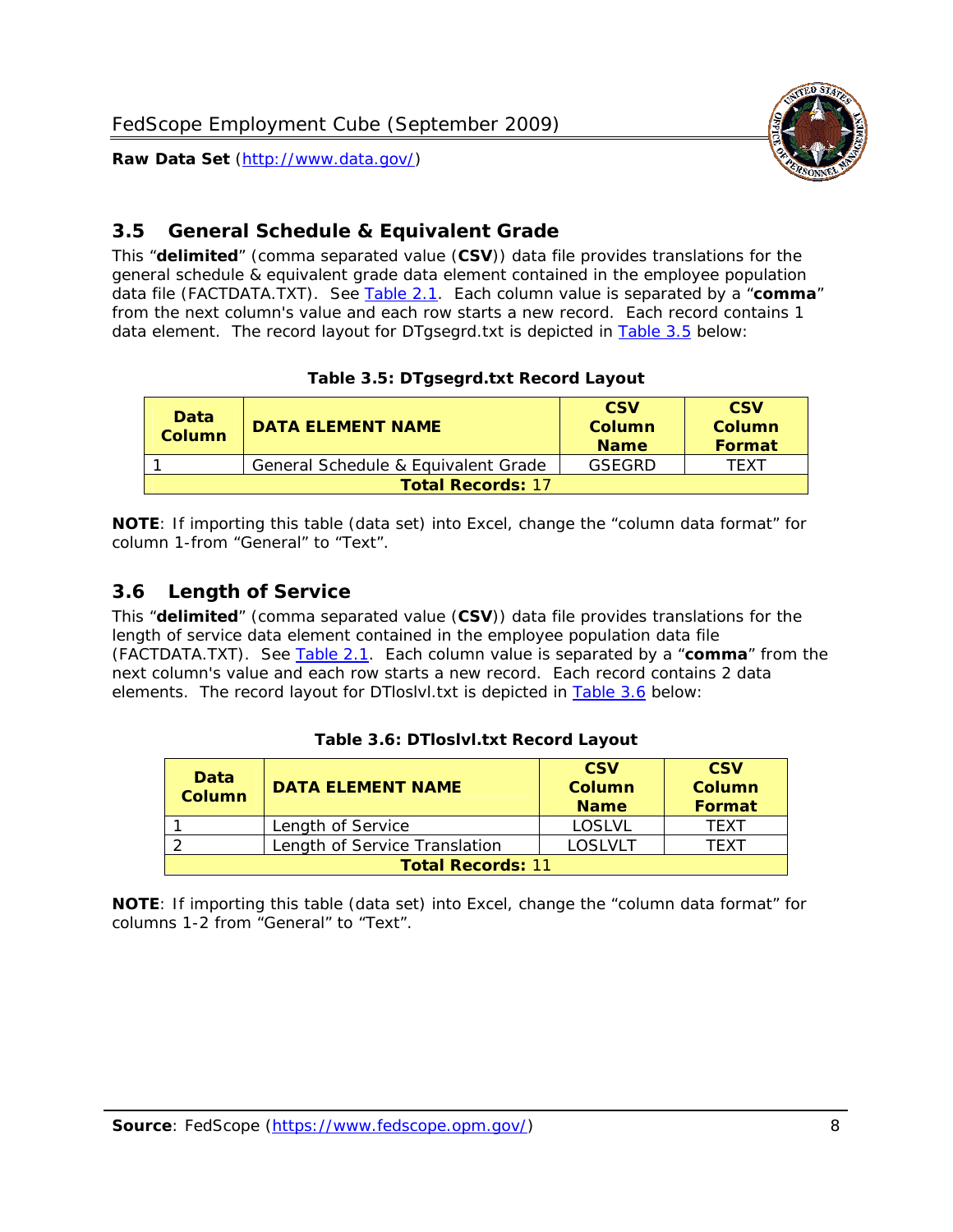

#### <span id="page-9-0"></span>*3.7 Occupation*

<span id="page-9-4"></span>This "**delimited**" (comma separated value (**CSV**)) data file provides translations for the occupation data element contained in the employee population data file (FACTDATA.TXT). See [Table 2.1](#page-4-1). Each column value is separated by a "**comma**" from the next column's value and each row starts a new record. Each record contains 6 data elements. The record layout for DTocc.txt is depicted in [Table 3.7](#page-9-4) below:

<span id="page-9-2"></span>

| Data<br><b>Column</b>     | <b>DATA ELEMENT NAME</b>             | <b>CSV</b><br>Column<br><b>Name</b> | <b>CSV</b><br>Column<br><b>Format</b> |  |  |
|---------------------------|--------------------------------------|-------------------------------------|---------------------------------------|--|--|
|                           | Occupation Type                      | <b>OCCTYP</b>                       | <b>TEXT</b>                           |  |  |
|                           | Occupation Type Translation          | <b>OCCTYPT</b>                      | <b>TEXT</b>                           |  |  |
| ર                         | <b>Occupation Family</b>             | <b>OCCFAM</b>                       | <b>TEXT</b>                           |  |  |
|                           | <b>Occupation Family Translation</b> | <b>OCCFAMT</b>                      | <b>TEXT</b>                           |  |  |
| 5                         | Occupation                           | <b>OCC</b>                          | <b>TEXT</b>                           |  |  |
|                           | <b>Occupation Translation</b>        | <b>OCCT</b>                         | <b>TEXT</b>                           |  |  |
| <b>Total Records: 743</b> |                                      |                                     |                                       |  |  |

#### **Table 3.7: DTocc.txt Record Layout**

**NOTE**: If importing this table (data set) into Excel, change the "column data format" for columns 1-6 from "General" to "Text".

#### <span id="page-9-1"></span>*3.8 Occupation Category*

<span id="page-9-5"></span>This "**delimited**" (comma separated value (**CSV**)) data file provides translations for the occupation category data element contained in the employee population data file (FACTDATA.TXT). See [Table 2.1](#page-4-1). Each column value is separated by a "**comma**" from the next column's value and each row starts a new record. Each record contains 2 data elements. The record layout for DTpatco.txt is depicted in [Table 3.8](#page-9-5) below:

<span id="page-9-3"></span>

| Data<br><b>Column</b>   | <b>DATA ELEMENT NAME</b>        | <b>CSV</b><br>Column<br><b>Name</b> | <b>CSV</b><br>Column<br>Format |
|-------------------------|---------------------------------|-------------------------------------|--------------------------------|
|                         | <b>Occupation Category</b>      | <b>PATCO</b>                        | <b>TFXT</b>                    |
|                         | Occupation Category Translation | <b>PATCOT</b>                       | TFXT                           |
| <b>Total Records: 7</b> |                                 |                                     |                                |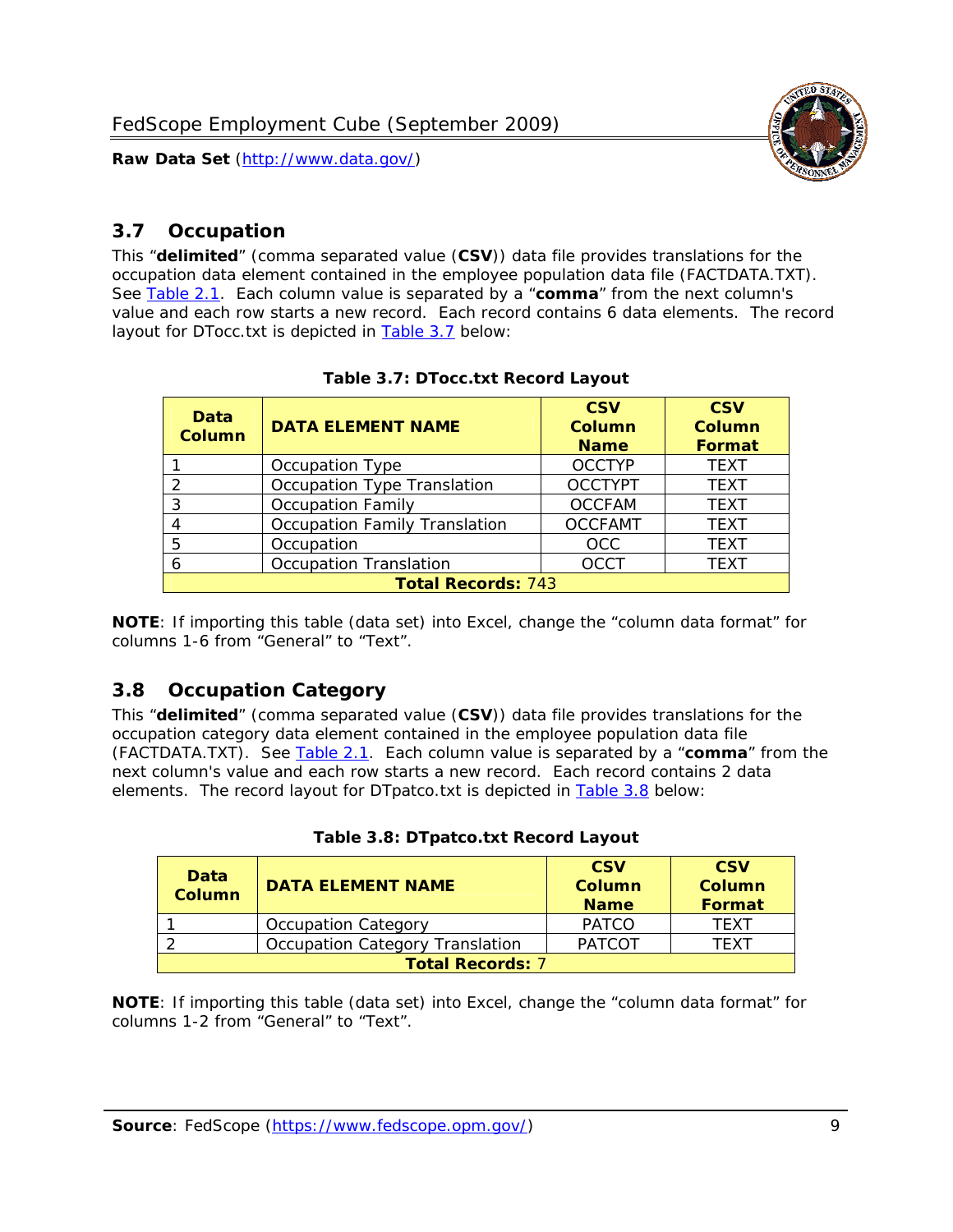

#### <span id="page-10-0"></span>*3.9 Pay Plan & Grade*

<span id="page-10-4"></span>This "**delimited**" (comma separated value (**CSV**)) data file provides translations for the pay plan & grade data element contained in the employee population data file (FACTDATA.TXT). See [Table 2.1](#page-4-1). Each column value is separated by a "**comma**" from the next column's value and each row starts a new record. Each record contains 7 data elements. The record layout for DTppgrd.txt is depicted in **Table 3.9** below:

<span id="page-10-2"></span>

| Data<br>Column              | <b>DATA ELEMENT NAME</b>   | <b>CSV</b><br>Column<br><b>Name</b> | <b>CSV</b><br>Column<br><b>Format</b> |  |
|-----------------------------|----------------------------|-------------------------------------|---------------------------------------|--|
|                             | Pay Plan Type              | <b>PPTYP</b>                        | <b>TEXT</b>                           |  |
| $\mathcal{P}$               | Pay Plan Type Translation  | <b>PPTYPT</b>                       | <b>TEXT</b>                           |  |
| 3                           | Pay Plan Group             | <b>PPGROUP</b>                      | <b>TEXT</b>                           |  |
|                             | Pay Plan Group Translation | <b>PPGROUPT</b>                     | <b>TEXT</b>                           |  |
| 5                           | Pay Plan                   | <b>PAYPLAN</b>                      | <b>TEXT</b>                           |  |
| 6                           | Pay Plan Translation       | PAYPLANT                            | <b>TEXT</b>                           |  |
|                             | Pay Plan & Grade           | <b>PPGRD</b>                        | <b>TEXT</b>                           |  |
| <b>Total Records: 1,068</b> |                            |                                     |                                       |  |

#### **Table 3.9: DTppgrd.txt Record Layout**

**NOTE**: If importing this table (data set) into Excel, change the "column data format" for columns 1-7 from "General" to "Text".

## <span id="page-10-1"></span>*3.10 Salary Level*

<span id="page-10-5"></span><span id="page-10-3"></span>This "**delimited**" (comma separated value (**CSV**)) data file provides translations for the salary level data element contained in the employee population data file (FACTDATA.TXT). See [Table 2.1](#page-4-1). Each column value is separated by a "**comma**" from the next column's value and each row starts a new record. Each record contains 2 data elements. The record layout for DTsallvl.txt is depicted in [Table 3.10](#page-10-5) below:

| <b>Data</b><br>Column    | <b>DATA ELEMENT NAME</b>        | <b>CSV</b><br>Column<br><b>Name</b> | <b>CSV</b><br>Column<br><b>Format</b> |
|--------------------------|---------------------------------|-------------------------------------|---------------------------------------|
|                          | Salary Level                    | <b>SALLVL</b>                       | TFXT                                  |
|                          | <b>Salary Level Translation</b> | SAI I VI T                          | TEXT                                  |
| <b>Total Records: 19</b> |                                 |                                     |                                       |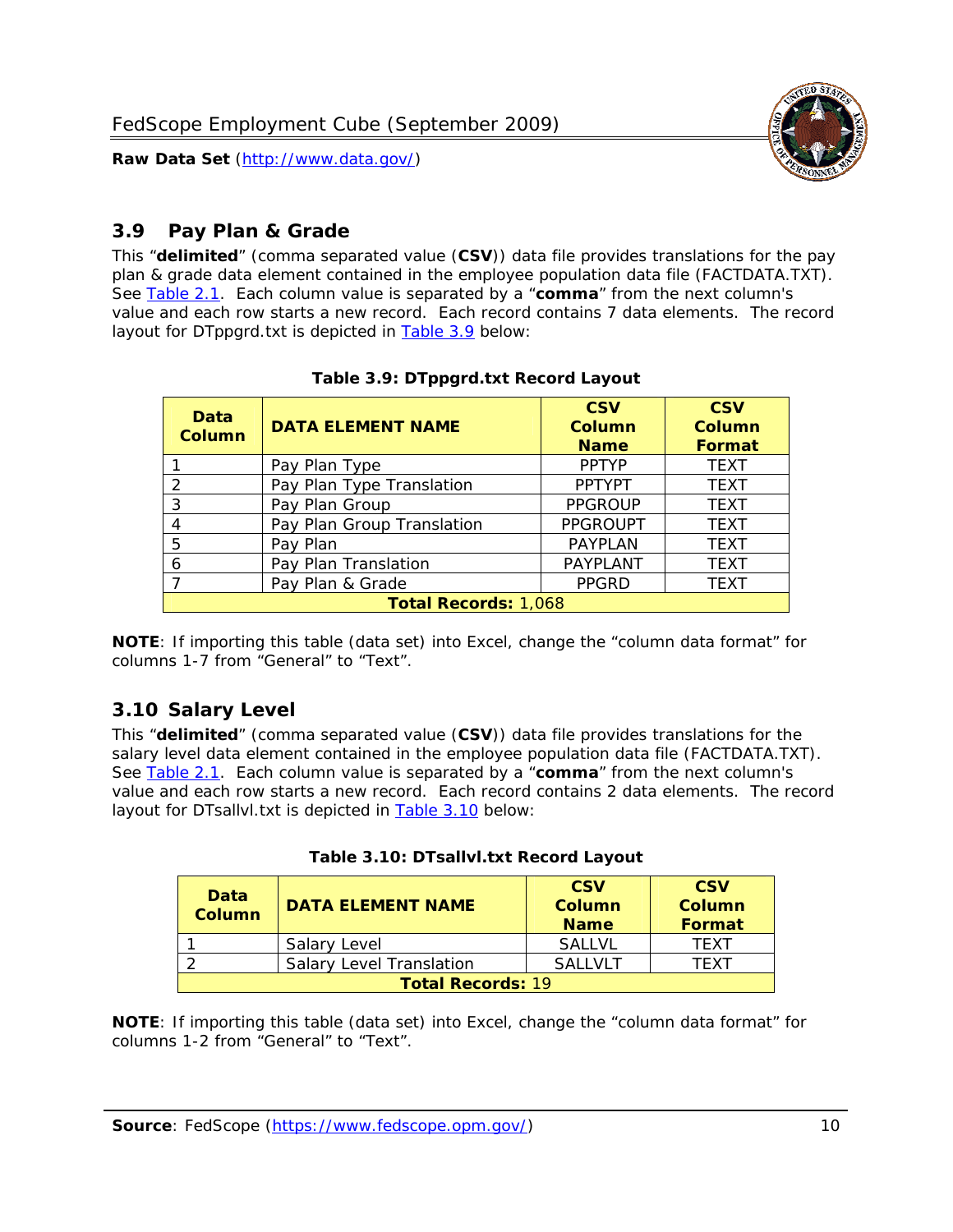

#### <span id="page-11-0"></span>*3.11 STEM Occupations*

<span id="page-11-4"></span>This "**delimited**" (comma separated value (**CSV**)) data file provides translations for the STEM occupations data element contained in the employee population data file (FACTDATA.TXT). See [Table 2.1](#page-4-1). Each column value is separated by a "**comma**" from the next column's value and each row starts a new record. Each record contains 6 data elements. The record layout for DTstemocc.txt is depicted in [Table 3.11](#page-11-4) below:

<span id="page-11-2"></span>

| <b>Data</b><br><b>Column</b> | <b>DATA ELEMENT NAME</b>                     | <b>CSV</b><br>Column<br><b>Name</b> | <b>CSV</b><br><b>Column</b><br><b>Format</b> |
|------------------------------|----------------------------------------------|-------------------------------------|----------------------------------------------|
|                              | <b>STEM Occupation Aggregate</b>             | <b>STEMAGG</b>                      | <b>TEXT</b>                                  |
|                              | <b>STEM Occupation Aggregate Translation</b> | <b>STEMAGGT</b>                     | <b>TEXT</b>                                  |
| 3                            | <b>STEM Occupation Type</b>                  | <b>STEMTYP</b>                      | <b>TEXT</b>                                  |
|                              | <b>STEM Occupation Type Translation</b>      | <b>STEMTYPT</b>                     | <b>TEXT</b>                                  |
| 5                            | <b>STEM Occupation</b>                       | <b>STEMOCC</b>                      | <b>TEXT</b>                                  |
|                              | <b>STEM Occupation Translation</b>           | <b>STEMOCCT</b>                     | <b>TEXT</b>                                  |
|                              | <b>Total Records: 69</b>                     |                                     |                                              |

#### **Table 3.11: DTstemocc.txt Record Layout**

**NOTE**: If importing this table (data set) into Excel, change the "column data format" for columns 1-6 from "General" to "Text".

# <span id="page-11-1"></span>*3.12 Supervisory Status*

This "**delimited**" (comma separated value (**CSV**)) data file provides translations for the supervisory status data element contained in the employee population data file (FACTDATA.TXT). See [Table 2.1](#page-4-1). Each column value is separated by a "**comma**" from the next column's value and each row starts a new record. Each record contains 4 data elements. The record layout for DTsuper.txt is depicted in [Table 3.12](#page-11-5) below:

<span id="page-11-5"></span><span id="page-11-3"></span>

| Data<br><b>Column</b>   | <b>DATA ELEMENT NAME</b>              | <b>CSV</b><br>Column<br><b>Name</b> | <b>CSV</b><br>Column<br>Format |  |
|-------------------------|---------------------------------------|-------------------------------------|--------------------------------|--|
|                         | <b>Supervisory Status Type</b>        | <b>SUPFRTYP</b>                     | <b>TEXT</b>                    |  |
|                         | Supervisory Status Type Translation   | <b>SUPERTYPT</b>                    | <b>TEXT</b>                    |  |
|                         | <b>Supervisory Status</b>             | <b>SUPERVIS</b>                     | <b>TEXT</b>                    |  |
|                         | <b>Supervisory Status Translation</b> | <b>SUPERVIST</b>                    | <b>TEXT</b>                    |  |
| <b>Total Records: 7</b> |                                       |                                     |                                |  |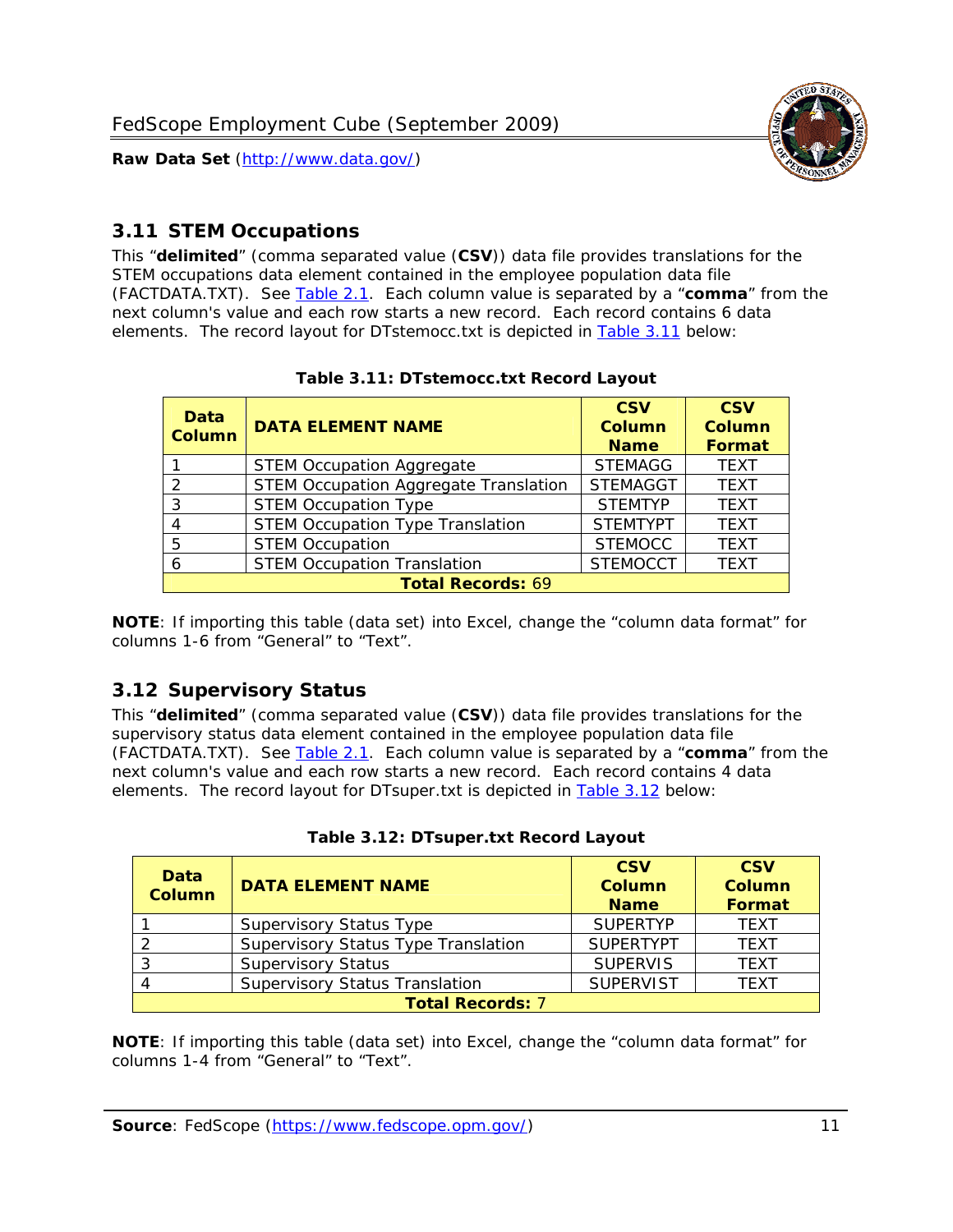

### <span id="page-12-0"></span>*3.13 Type of Appointment*

This "**delimited**" (comma separated value (**CSV**)) data file provides translations for the type of appointment data element contained in the employee population data file (FACTDATA.TXT). See [Table 2.1](#page-4-1). Each column value is separated by a "**comma**" from the next column's value and each row starts a new record. Each record contains 4 data elements. The record layout for DTtoa.txt is depicted in [Table 3.13](#page-12-4) below:

<span id="page-12-4"></span><span id="page-12-2"></span>

| Data<br><b>Column</b>    | <b>DATA ELEMENT NAME</b>             | <b>CSV</b><br><b>Column</b><br><b>Name</b> | <b>CSV</b><br><b>Column</b><br><b>Format</b> |  |
|--------------------------|--------------------------------------|--------------------------------------------|----------------------------------------------|--|
|                          | Type of Appointment Type             | <b>TOATYP</b>                              | <b>TFXT</b>                                  |  |
|                          | Type of Appointment Type Translation | <b>TOATYPT</b>                             | <b>TEXT</b>                                  |  |
|                          | Type of Appointment                  | <b>TOA</b>                                 | <b>TEXT</b>                                  |  |
|                          | Type of Appointment Translation      | <b>TOAT</b>                                | <b>TFXT</b>                                  |  |
| <b>Total Records: 21</b> |                                      |                                            |                                              |  |

#### **Table 3.13: DTtoa.txt Record Layout**

**NOTE**: If importing this table (data set) into Excel, change the "column data format" for columns 1-4 from "General" to "Text".

#### <span id="page-12-1"></span>*3.14 Work Schedule*

<span id="page-12-5"></span>This "**delimited**" (comma separated value (**CSV**)) data file provides translations for the work schedule data element contained in the employee population data file (FACTDATA.TXT). See [Table 2.1](#page-4-1). Each column value is separated by a "**comma**" from the next column's value and each row starts a new record. Each record contains 4 data elements. The record layout for DTwrksch.txt is depicted in [Table 3.14](#page-12-5) below:

<span id="page-12-3"></span>

| Data<br>Column           | <b>DATA ELEMENT NAME</b>       | <b>CSV</b><br><b>Column</b><br><b>Name</b> | <b>CSV</b><br><b>Column</b><br>Format |
|--------------------------|--------------------------------|--------------------------------------------|---------------------------------------|
|                          | Work Schedule Type             | <b>WSTYP</b>                               | <b>TEXT</b>                           |
| 2                        | Work Schedule Type Translation | <b>WSTYPT</b>                              | <b>TFXT</b>                           |
| 3                        | Work Schedule                  | <b>WORKSCH</b>                             | <b>TFXT</b>                           |
|                          | Work Schedule Translation      | <b>WORKSCHT</b>                            | <b>TFXT</b>                           |
| <b>Total Records: 12</b> |                                |                                            |                                       |

|  | Table 3.14: DTwrksch.txt Record Layout |  |
|--|----------------------------------------|--|
|  |                                        |  |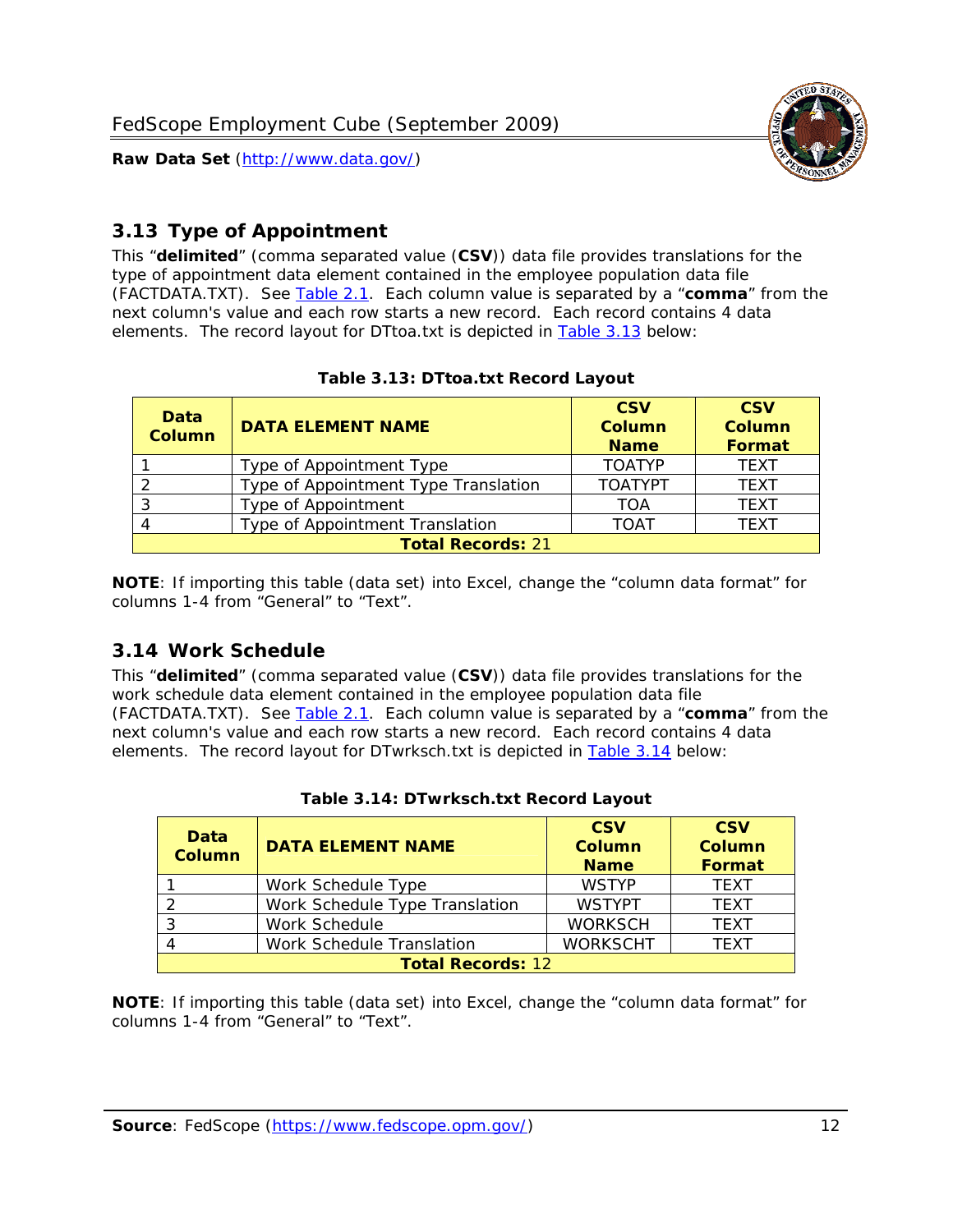

#### <span id="page-13-0"></span>*3.15 Work Status*

<span id="page-13-4"></span><span id="page-13-2"></span>This "**delimited**" (comma separated value (**CSV**)) data file provides translations for the work status data element contained in the employee population data file (FACTDATA.TXT). See [Table 2.1](#page-4-1). Each column value is separated by a "**comma**" from the next column's value and each row starts a new record. Each record contains 2 data elements. The record layout for DTwkstat.txt is depicted in [Table 3.15](#page-13-4) below:

| Data<br><b>Column</b>   | <b>DATA ELEMENT NAME</b>       | <b>CSV</b><br>Column<br><b>Name</b> | <b>CSV</b><br>Column<br><b>Format</b> |
|-------------------------|--------------------------------|-------------------------------------|---------------------------------------|
|                         | <b>Work Status</b>             | <b>WORKSTAT</b>                     | TFXT                                  |
|                         | <b>Work Status Translation</b> | <b>WORKSTATT</b>                    | TFXT                                  |
| <b>Total Records: 2</b> |                                |                                     |                                       |

#### **Table 3.15: DTwkstat.txt Record Layout**

**NOTE**: If importing this table (data set) into Excel, change the "column data format" for columns 1-2 from "General" to "Text".

#### <span id="page-13-1"></span>*3.16 Date*

<span id="page-13-5"></span><span id="page-13-3"></span>This "**delimited**" (comma separated value (**CSV**)) data file provides translations for the status file month date data element contained in the employee population data file (FACTDATA.TXT). See [Table 2.1](#page-4-1). Each column value is separated by a "**comma**" from the next column's value and each row starts a new record. Each record contains 2 data elements. The record layout for DTdate.txt is depicted in [Table 3.16](#page-13-5) below:

| Data<br><b>Column</b>   | <b>DATA ELEMENT NAME</b> | <b>CSV</b><br>Column<br><b>Name</b> | <b>CSV</b><br>Column<br><b>Format</b> |
|-------------------------|--------------------------|-------------------------------------|---------------------------------------|
|                         | File Date                | <b>DATECODE</b>                     | TFXT                                  |
|                         | File Date Translation    | <b>DATECODET</b>                    | TFXT                                  |
| <b>Total Records: 1</b> |                          |                                     |                                       |

**Table 3.16: DTdate.txt Record Layout**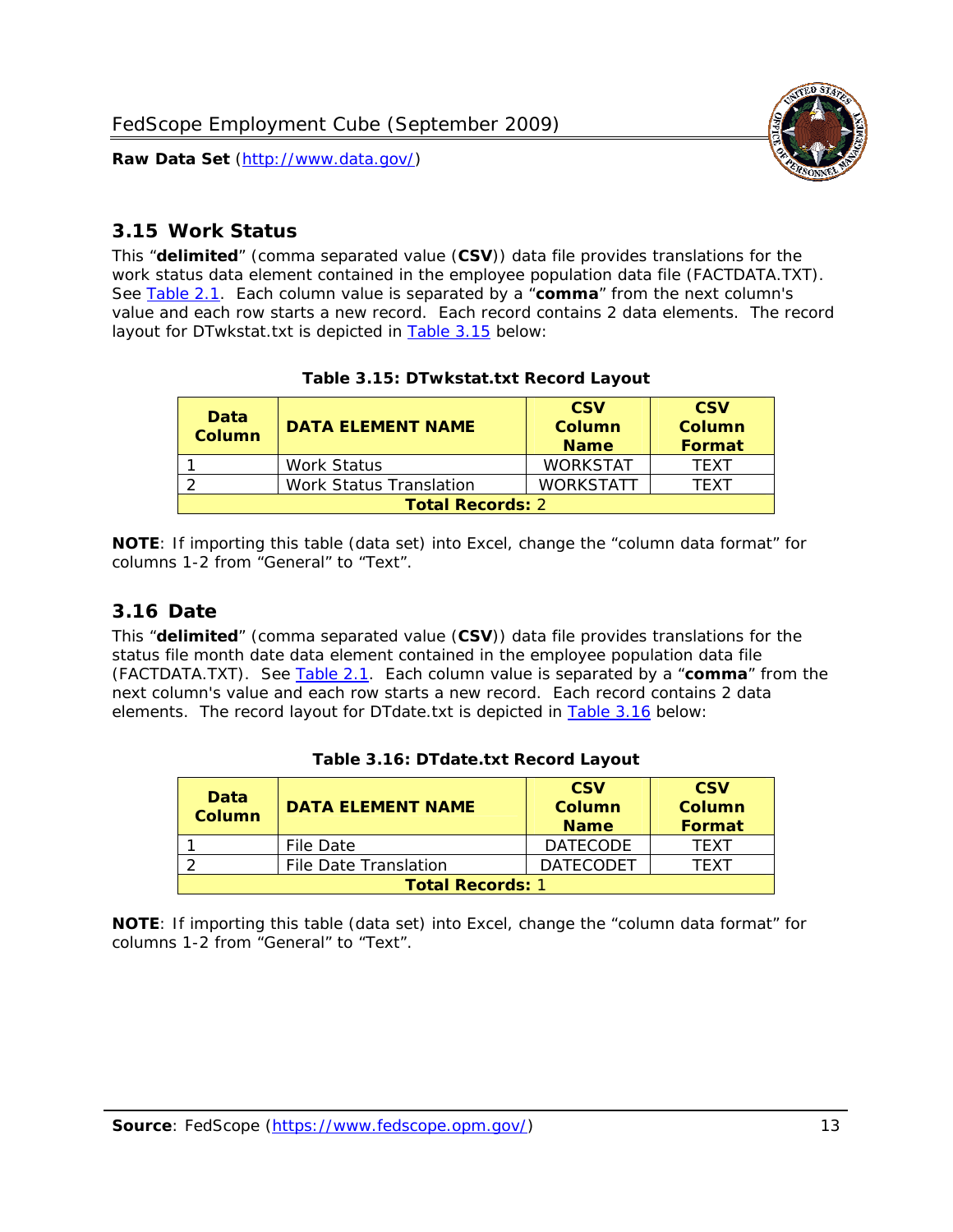

### <span id="page-14-0"></span>*3.17 Employment*

There is no translation file for this data element. Every record in the employee population data file (FACTDATA.TXT) contains a value of "1" for this field. See Chapter [4.17](#page-16-8) for definition of **Employment**.

#### <span id="page-14-1"></span>*3.18 Average Salary*

There is no translation file for this data element. See Chapter [4.18](#page-17-1) for definition of [Average](#page-17-1) **[Salary](#page-17-1) [Average Salary.](#page-17-1)** 

#### <span id="page-14-2"></span>*3.19 Average Length of Service*

There is no translation file for this data element. See Chapter [4.19](#page-17-2) for definition of [Average](#page-17-2) Length of Service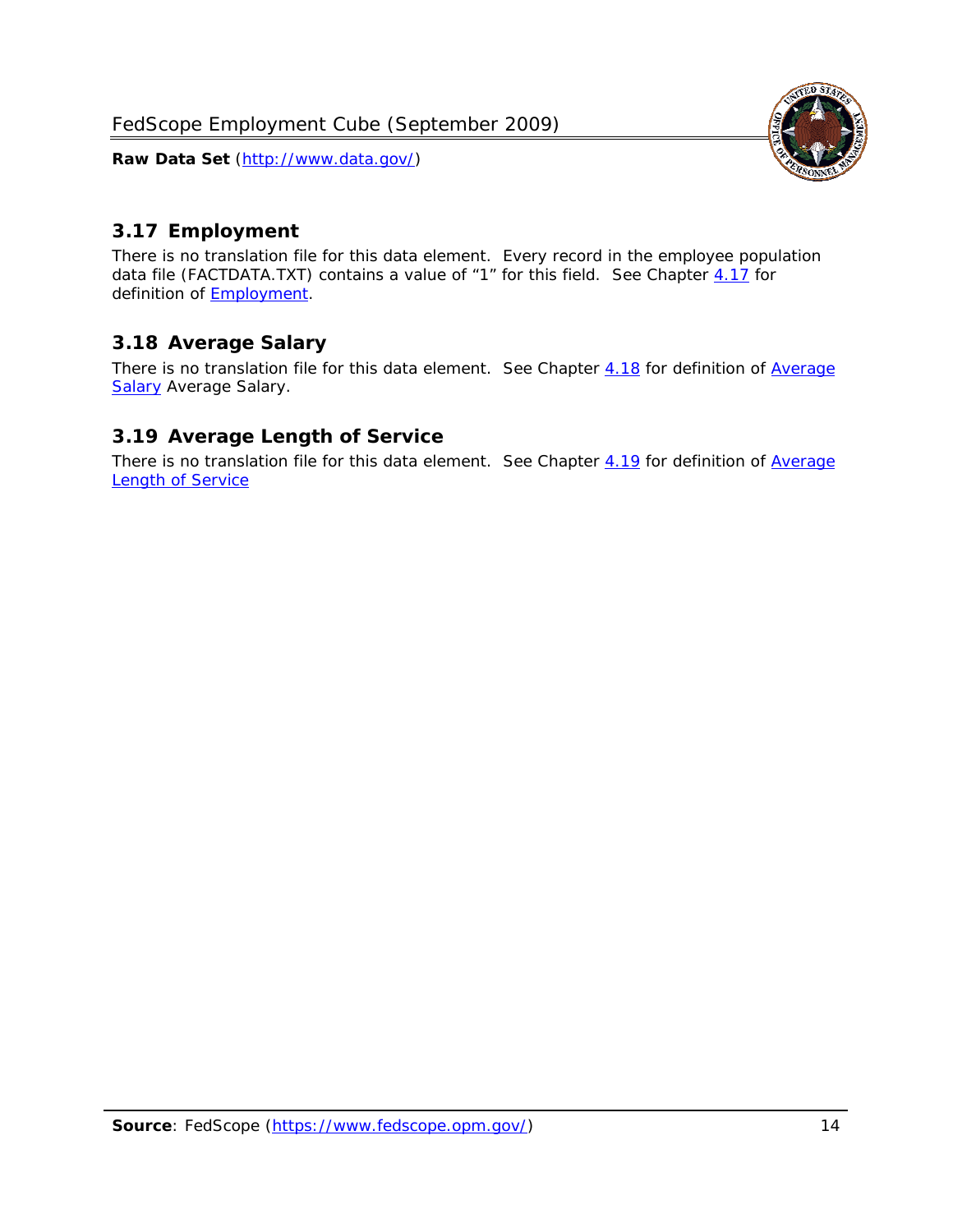

# <span id="page-15-0"></span>**4 DATA DEFINITIONS**

#### <span id="page-15-1"></span>*4.1 Agency*

The employing organization.

#### <span id="page-15-2"></span>*4.2 Location*

The official duty station of an employee. Locations in the United States are defined in terms of states. Locations outside the United States are defined in terms of countries and U.S. territories.

#### <span id="page-15-3"></span>*4.3 Age*

An employee's age. Age is displayed in five-year intervals, except for an initial interval of less than 20 years and a final interval of 65 years or more.

#### <span id="page-15-4"></span>*4.4 Education Level*

The extent of an employee's educational attainment from an accredited institution.

#### <span id="page-15-5"></span>*4.5 General Schedule & Equivalent Grade*

The General Schedule grade for pay plans in the General Schedule and Equivalent pay plan category (See [Pay Plan & Grade](#page-16-0)).

#### <span id="page-15-6"></span>*4.6 Length of Service*

The number of years of Federal civilian employment, creditable military service, and other service made creditable by specific legislation. Length of service is grouped by five-year intervals, except for:

- a. the initial intervals of less than 1 year, 1-2 years, and 3-4 years and
- b. the final interval of 35 years or more.

#### <span id="page-15-7"></span>*4.7 Occupation*

An employee's occupation as defined by the Office of Personnel Management (OPM).

#### <span id="page-15-8"></span>*4.8 Occupation Category*

Occupational categories are defined by the educational requirements of the occupation and the subject matter and level of difficulty or responsibility of the work.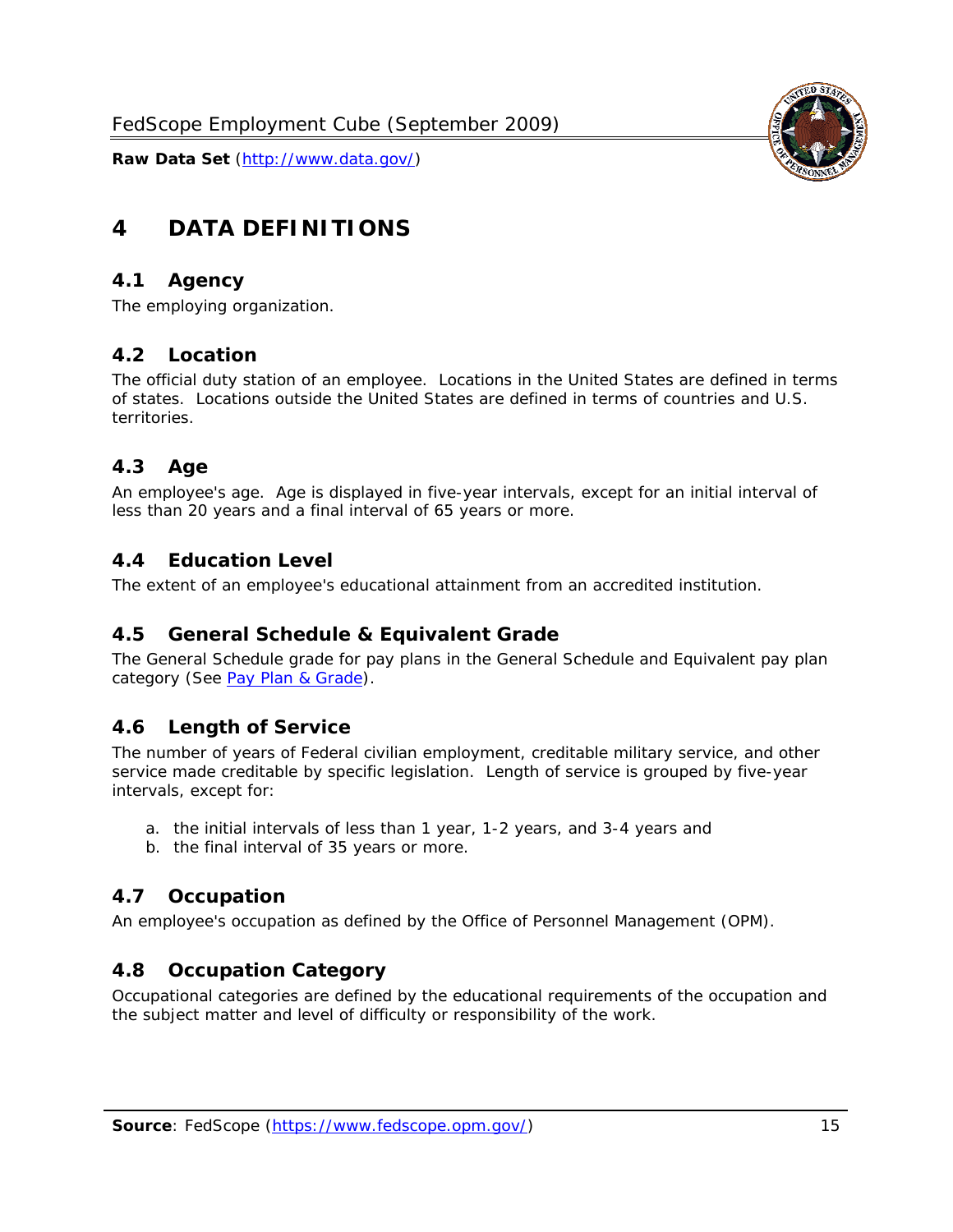<span id="page-16-0"></span>

The pay system and, where applicable, the grade used to determine an employee's basic pay rate. Grade denotes a hierarchical position in a pay plan and is sometimes referred to as level, class, rank, or pay band.

# <span id="page-16-1"></span>*4.10 Salary Level*

An employee's adjusted basic pay, which is an annualized rate of pay. Adjusted basic pay is the sum of an employee's rate of basic pay plus any locality comparability payment and/or special pay adjustment for law enforcement officers. Salaries are grouped by \$10,000 intervals, except for an initial interval of less than \$20,000 and a final interval of \$180,000 or more.

An employee's actual earnings may be more or less than the annualized rate because of factors such as overtime, shift differentials, less than full time work, or leave without pay.

## <span id="page-16-2"></span>*4.11 STEM Occupations*

Listing of occupations grouped into the following four occupational series:

- 1. **S**cience
- 2. **T**echnology
- 3. **E**ngineering
- 4. **M**athematics

#### <span id="page-16-3"></span>*4.12 Supervisory Status*

The nature of managerial, supervisory, or non-supervisory responsibility assigned to an employee's position.

#### <span id="page-16-4"></span>*4.13 Type of Appointment*

An employee's appointment in terms of permanence and competitiveness.

#### <span id="page-16-5"></span>*4.14 Work Schedule*

The time basis on which an employee is scheduled to work.

#### <span id="page-16-6"></span>*4.15 Work Status*

A combination of Type of Appointment and Work Schedule data elements. The Work Status data element is limited to "Non-Seasonal Full Time Permanent" and "Other Employees".

#### <span id="page-16-7"></span>*4.16 Date*

<span id="page-16-8"></span>The file date (e.g. September 2009 represented by 200909).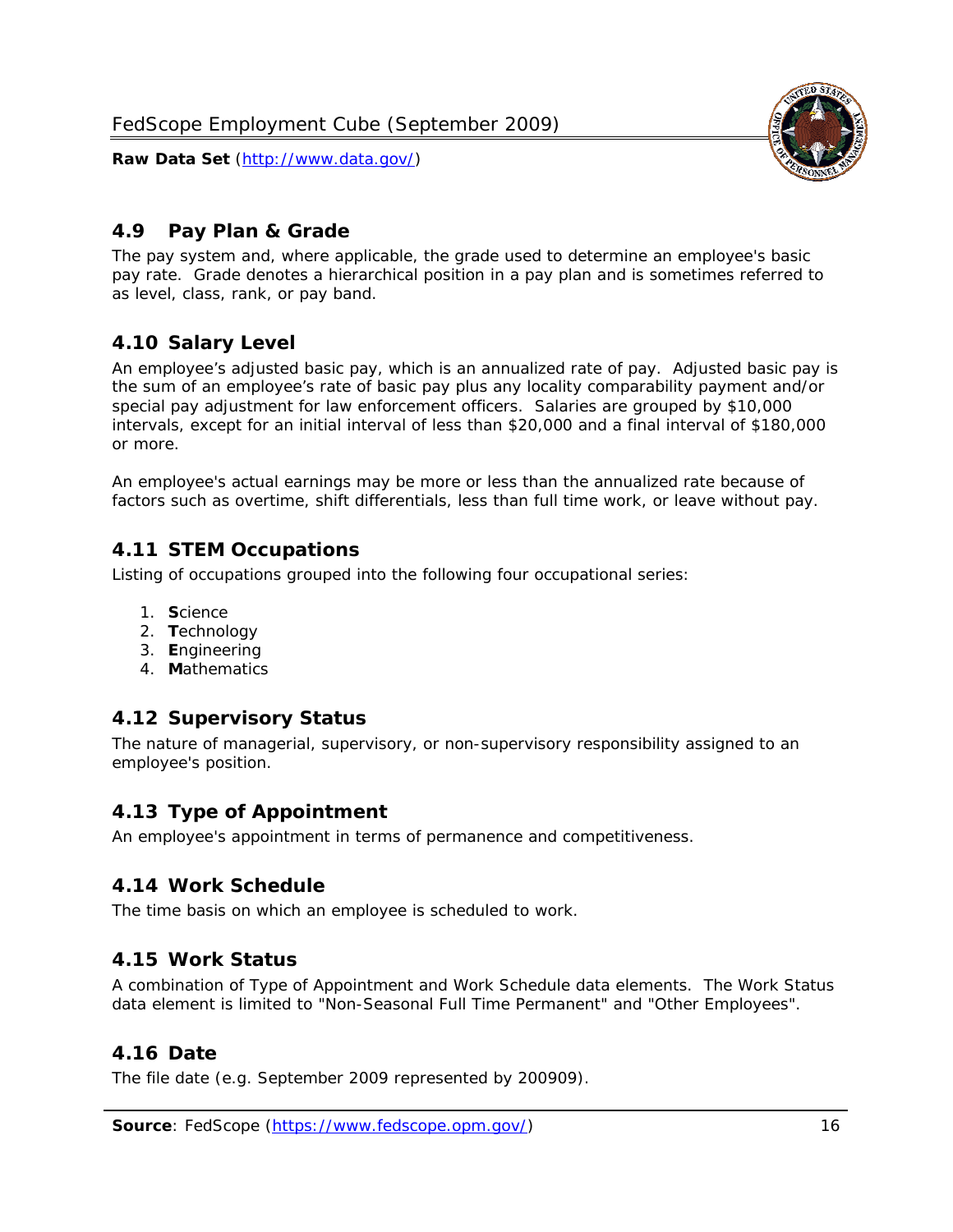

### <span id="page-17-0"></span>*4.17 Employment*

A measure representing the number of employees in pay status at the end of the quarter (or end of the pay period prior to the end of the quarter).

#### <span id="page-17-1"></span>*4.18 Average Salary*

A measure representing the average adjusted basic pay, an annualized rate of pay. Adjusted basic pay is the sum of an employee's rate of basic pay and any locality comparability payment and/or special pay adjustment for law enforcement officers.

An employee's actual earnings may be more or less than the annualized rate because of factors such as overtime, shift differentials, less than full time work, or leave without pay.

Invalid salary values are excluded from the average. A large number of invalid values could invalidate the average. To obtain counts of invalid values, display the data using the Salary Level dimension (See [Salary Level\)](#page-16-1).

#### <span id="page-17-2"></span>*4.19 Average Length of Service*

A measure representing the average number of years of Federal civilian employment and creditable military service.

Invalid values are excluded from the average. A large number of invalid values could invalidate the average. To obtain counts of invalid values, display the data using the Length of Service dimension (See [Length of Service](#page-15-6)).